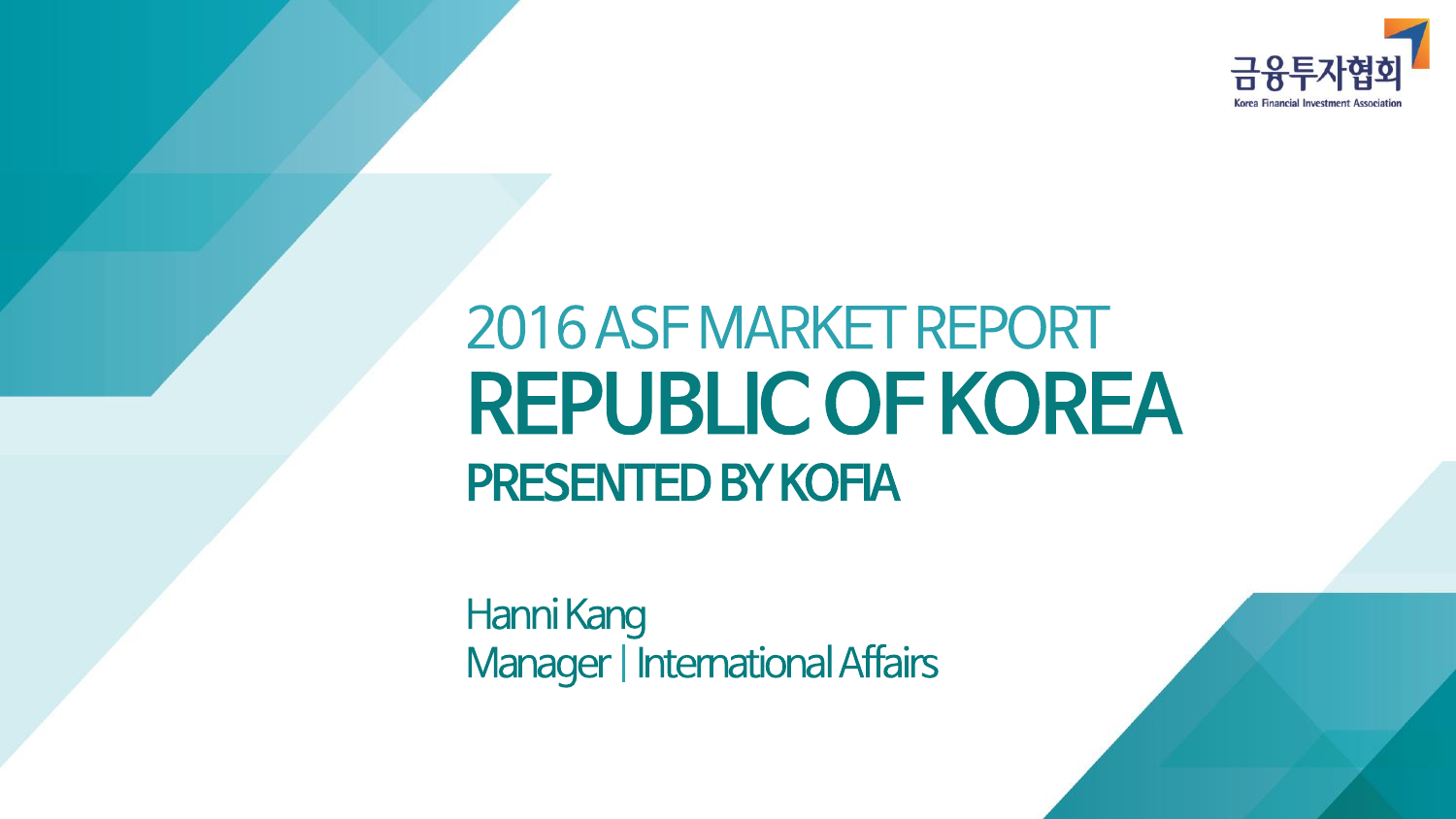# 2016 ASF MARKET REPORT MAJOR ECONOMIC INDICATORS



|                                                        | 2012   | 2013   | 2014   | 2015   | 2016e          |
|--------------------------------------------------------|--------|--------|--------|--------|----------------|
| GDP per capita (USD)                                   | 24,543 | 26,004 | 26,813 | 26,248 | 27,633         |
| GDP (USD bn)                                           | 1,227  | 1,306  | 1,352  | 1,329  | 1,430          |
| <b>Economic Growth</b><br>(GDP, annual variation in %) | 2.3    | 2.9    | 3.3    | 2.6    | 2.5            |
| <b>Unemployment Rate</b>                               | 3.2    | 3.1    | 3.5    | 3.6    | 3.7            |
| <b>Inflation Rate</b>                                  | 2.2    | 1.3    | 1.3    | 0.7    | 0.9            |
| <b>Policy Interest Rate (%)</b>                        | 2.75   | 2.50   | 2.00   | 1.50   | 1.25%          |
| <b>Exchange Rate (vs USD)</b>                          | 1,071  | 1,055  | 1,099  | 1,173  | 1,149          |
| <b>Current Account Balance (USD bn)</b>                | 50.8   | 81.1   | 84.4   | 106    | $\blacksquare$ |
| Trade Balance (USD bn)                                 | 28.3   | 44.0   | 47.2   | 90.3   | 95.5           |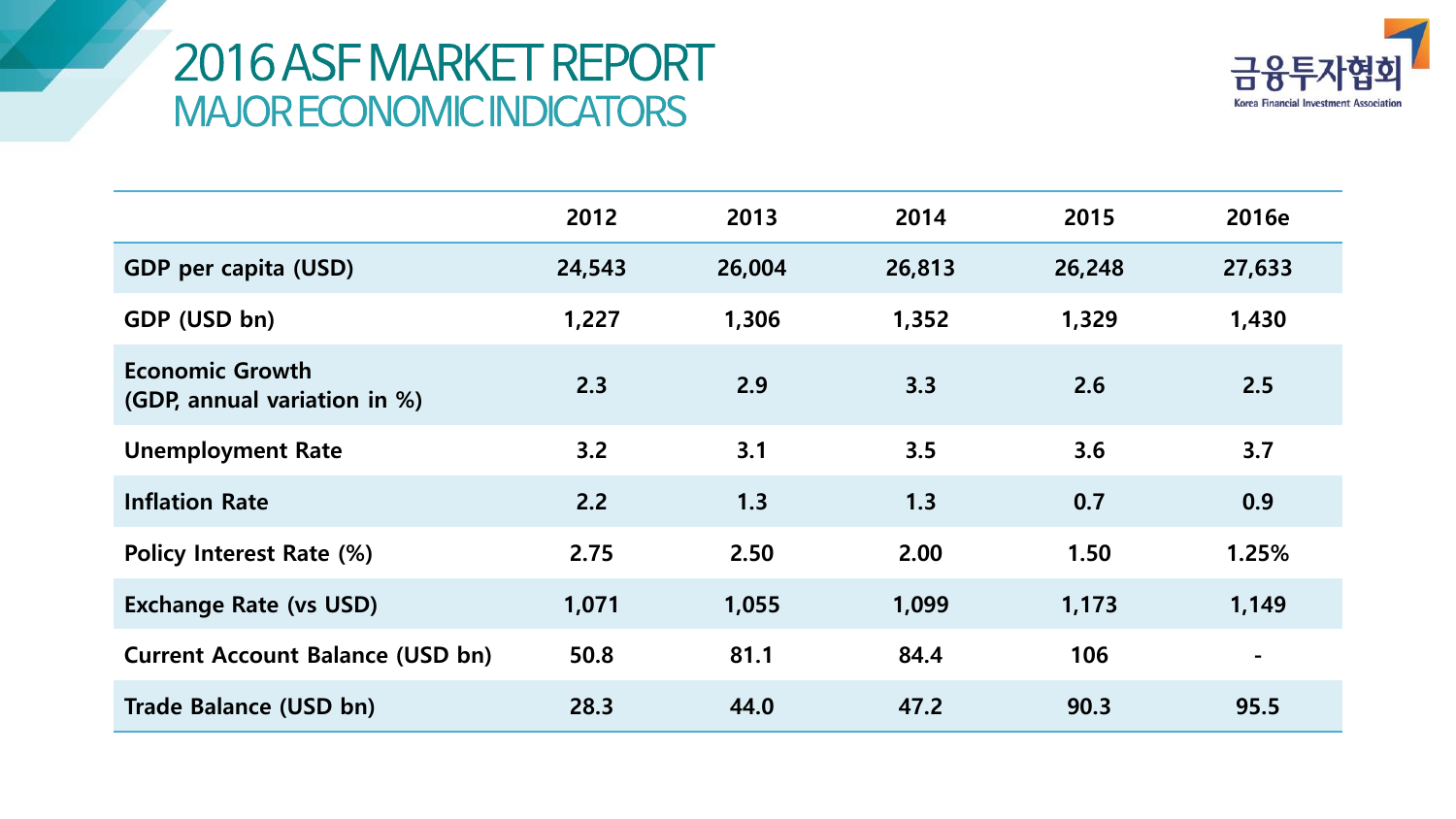# 2016 ASF MARKET REPORT **EQUITIES MARKET**



#### KOSPI MARKET INDEX vs. WORLD PRICE INDICES

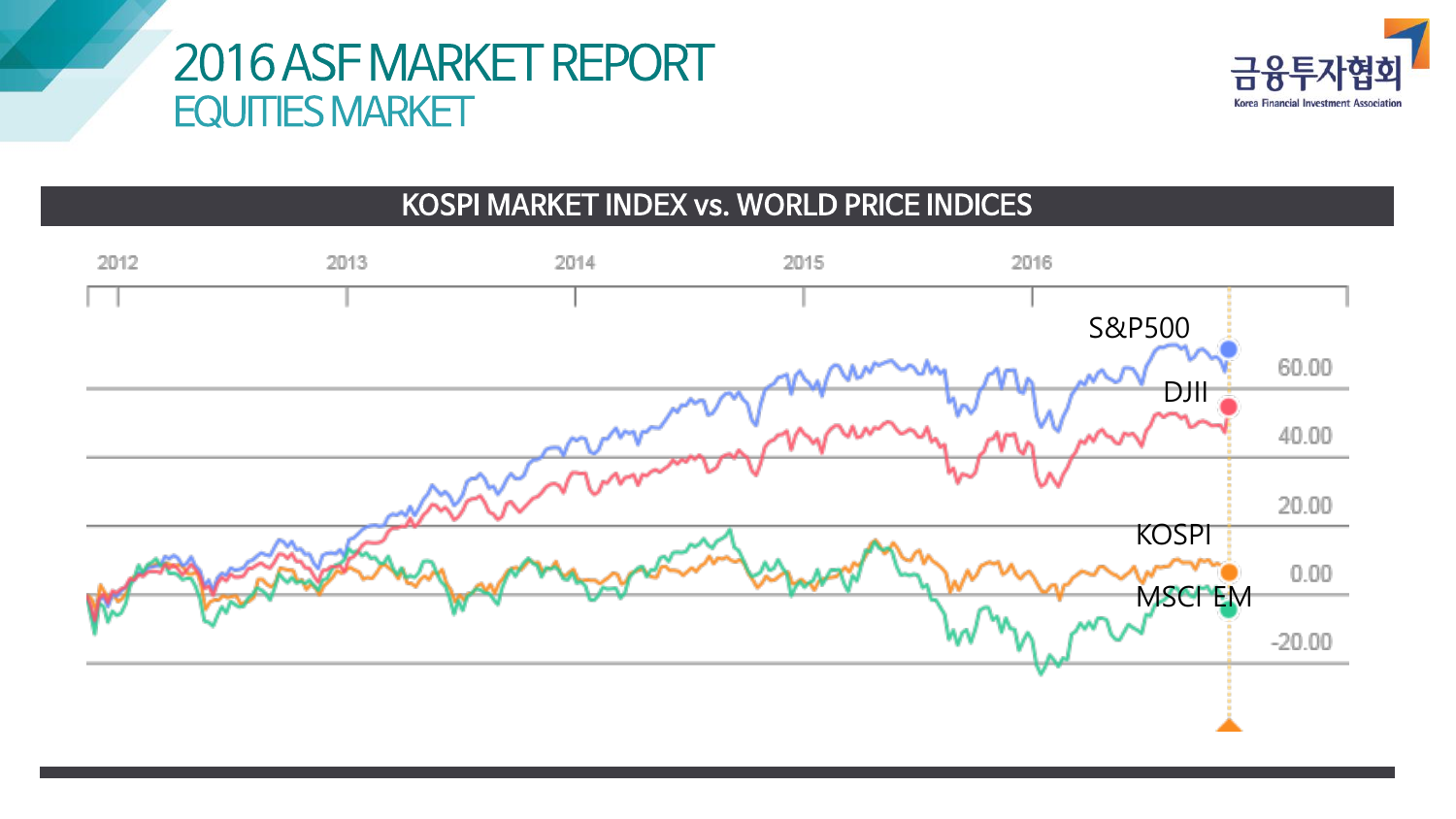## 2016 ASF MARKET REPORT **EQUITIES MARKET**



#### **KOSPI MARKET INDEX**



#### **MARKET CAP & TRADING VALUE [UNIT: USD BN]**

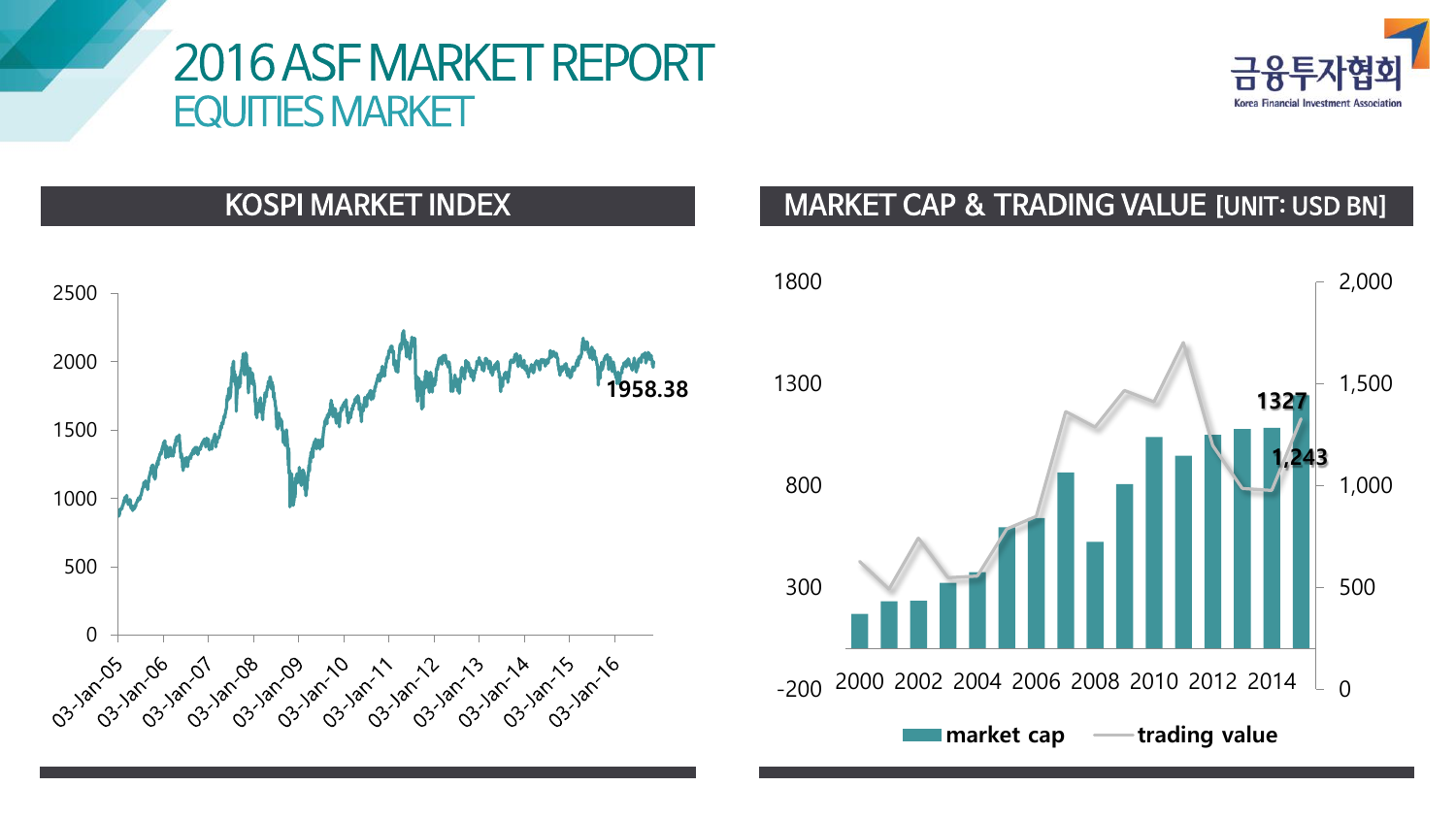## 2016 ASF MARKET REPORT **BOND MARKET**



#### **TRADING VOLUME [UNIT: USD BN]**



#### ANNUAL OTC TRADING VOLUME [UNIT: USD BN]

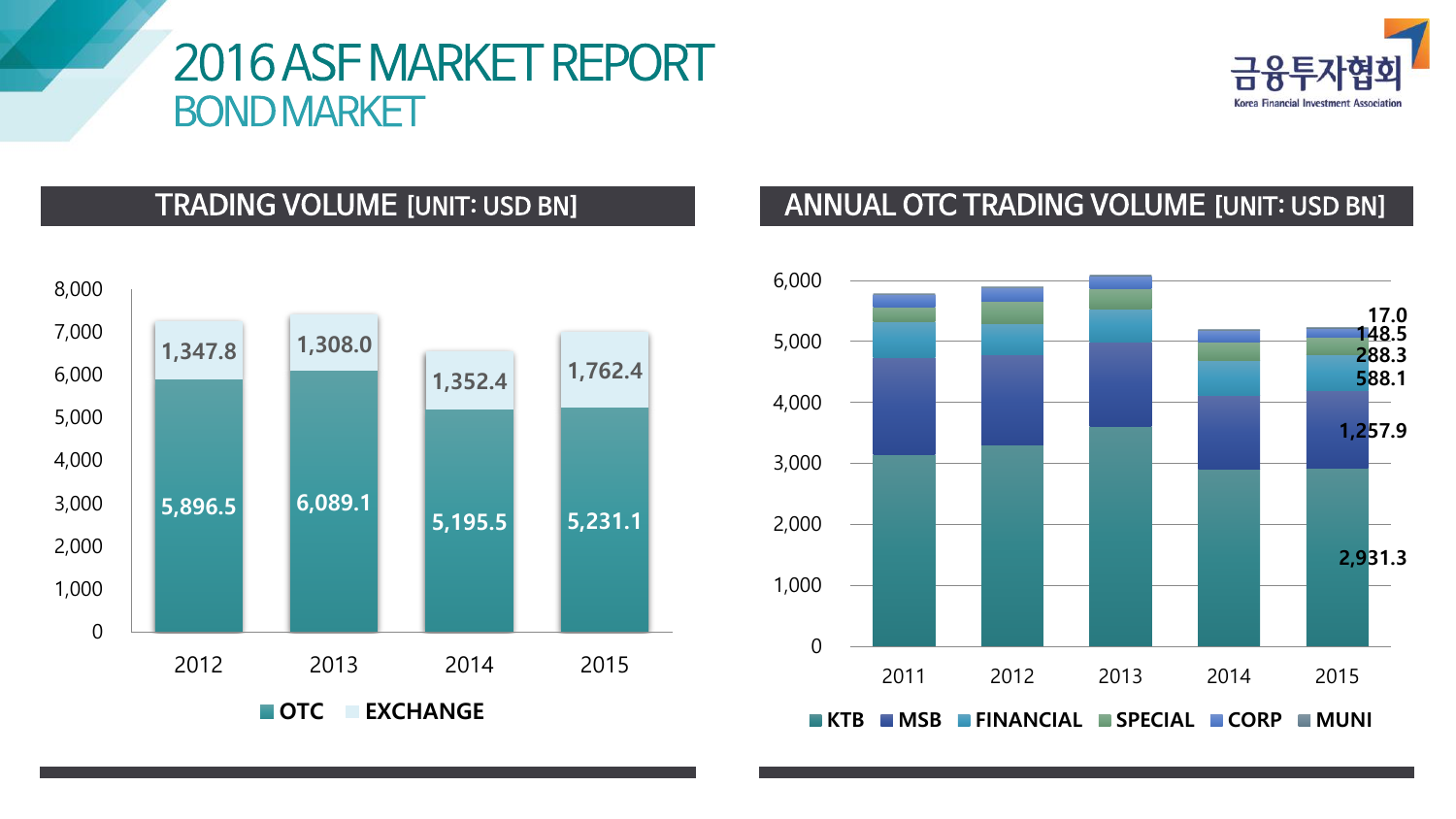### 2016 ASF MARKET REPORT SECURITIES INDUSTRY OVERVIEW



#### **NET PROFIT & ROE**





|                           |                    | 2014<br>(A) | 2015<br>(B) | <b>CHANGE</b><br>$(B-A)$ | <b>GROWTH</b><br><b>RATE</b> |
|---------------------------|--------------------|-------------|-------------|--------------------------|------------------------------|
| <b>COMMISSION PROFITS</b> |                    | 6.0         | 7.9         | 1.9                      | 32.6%                        |
|                           | <b>BROKERAGE</b>   | 3.4         | 4.6         | 1.2                      | 36.4%                        |
|                           | <b>IB SERVICES</b> | 0.9         | 1.2         | 0.3                      | 32.4%                        |
|                           | <b>ASSET MNGT.</b> | 0.8         | 0.9         | 0.1                      | 13.8%                        |
| <b>TRADING PROFITS</b>    |                    | 4.6         | 4.2         | $-0.4$                   | $-9.1%$                      |
|                           | <b>STOCKS</b>      | $-0.1$      | 0.5         | 0.7                      |                              |
|                           | <b>BONDS</b>       | 6.2         | 5.2         | $-0.9$                   | $-15.3%$                     |
|                           | <b>DERIVATIVES</b> | $-1.5$      | $-1.6$      | $-0.1$                   | $-9.6%$                      |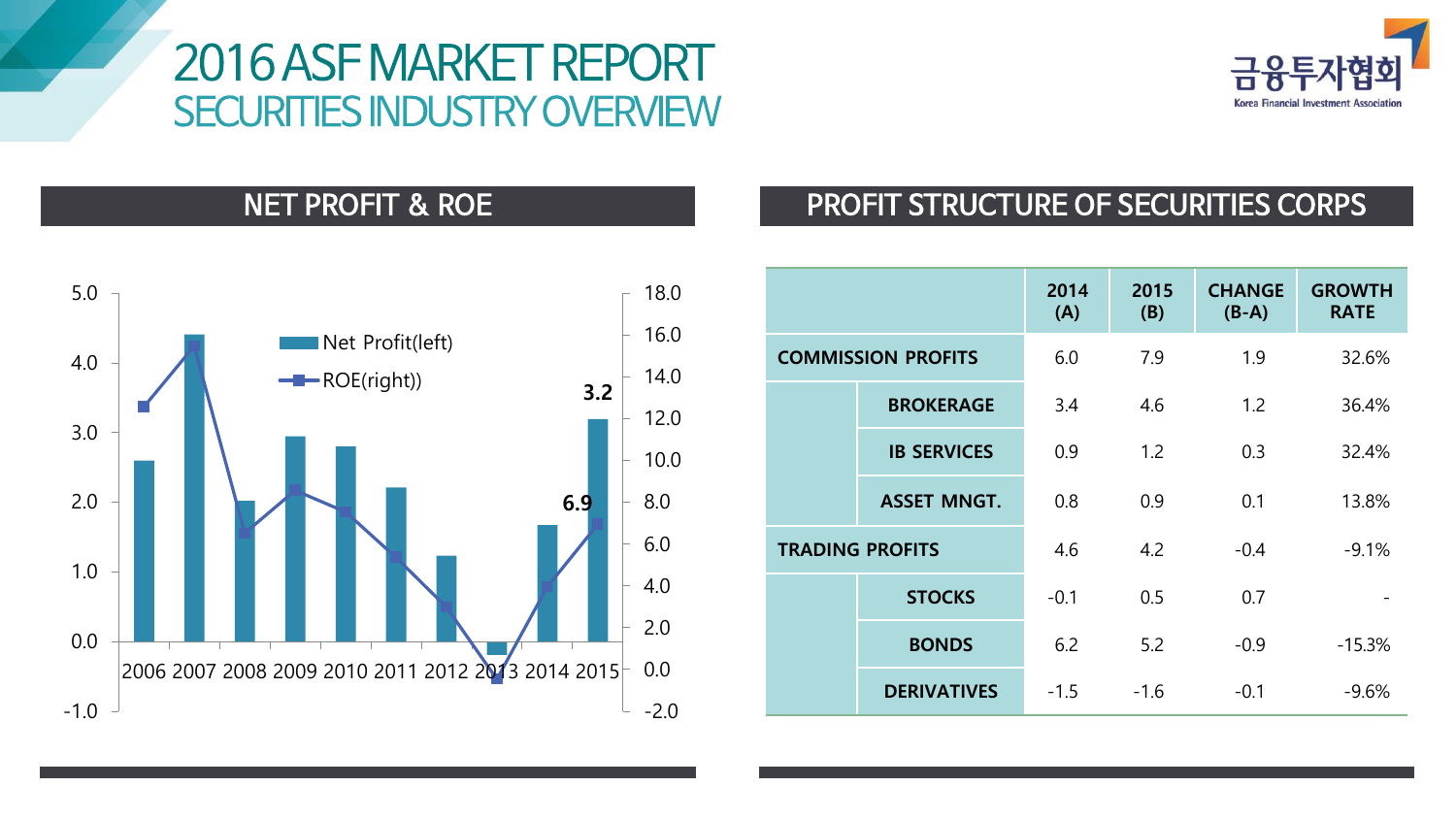



- 1. NURTURING MEGA-INVESTMENT BANKS IN KOREA (AUG 2016)
- 2. TEST OPERATION OF OMNIBUS ACCOUNT (MAY 2016)
- 3. NURTURING FINANCIAL ADVISORY SERVICES (MAR 2016)
- 4. INTRODUCING KOREAN VERISION OF ISA (MAR 2016)
- 5. DESIGNATION OF SME-SPECIALIZED BROKERS (FEB 2016)